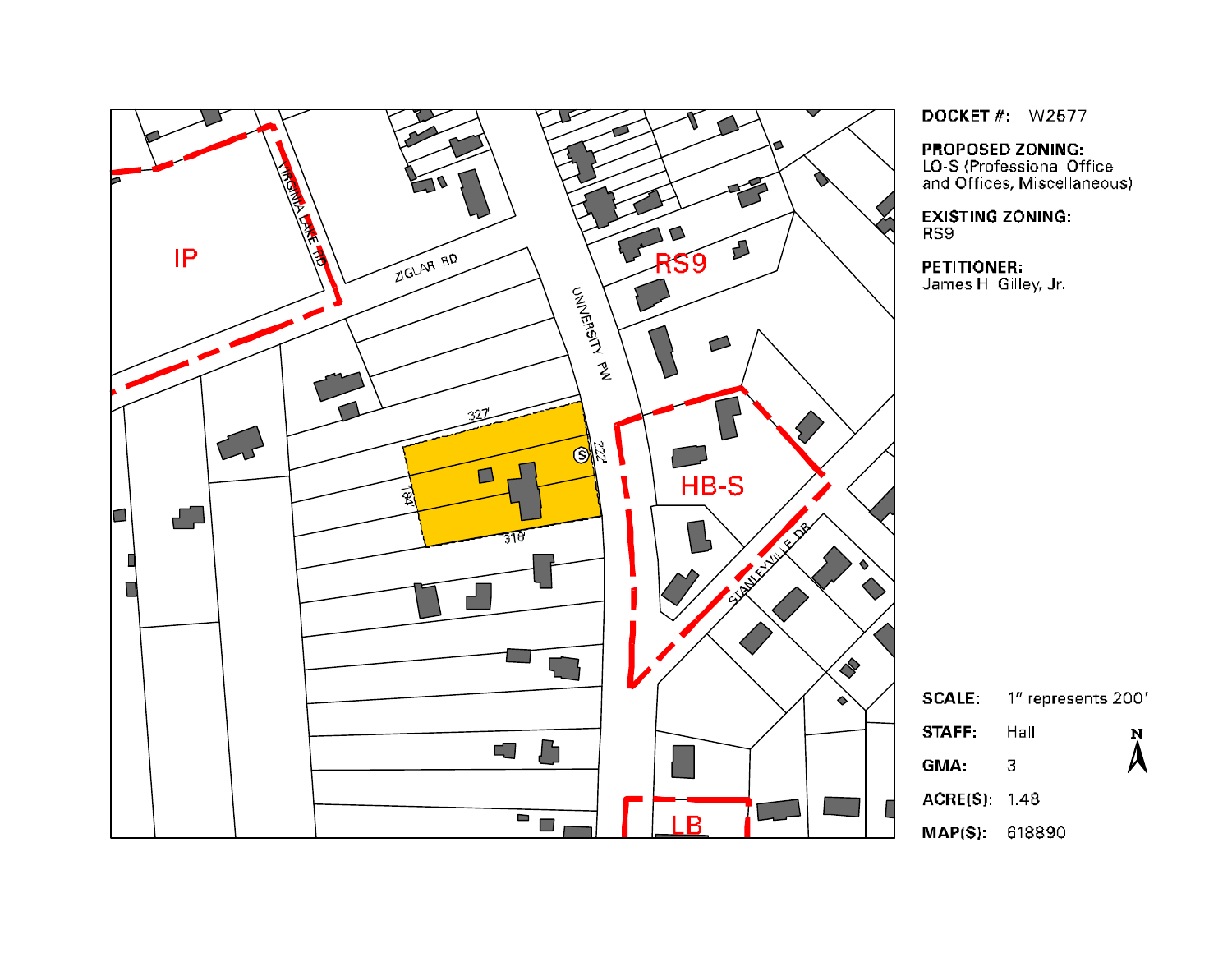September 20, 2002

James H. Gilley, Jr. 6220 University Parkway Winston-Salem, NC 27105

RE: ZONING MAP AMENDMENT W-2577

Dear Mr. Gilley:

The attached report of the Planning Board to the Board of Aldermen is sent to you at the request of the Aldermen. You will be notified by the City Secretary's Office of the date on which the Aldermen will hear this petition.

Sincerely,

A. Paul Norby, AICP Director of Planning

pc: City Secretary's Office, P.O. Box 2511, Winston-Salem, NC 27102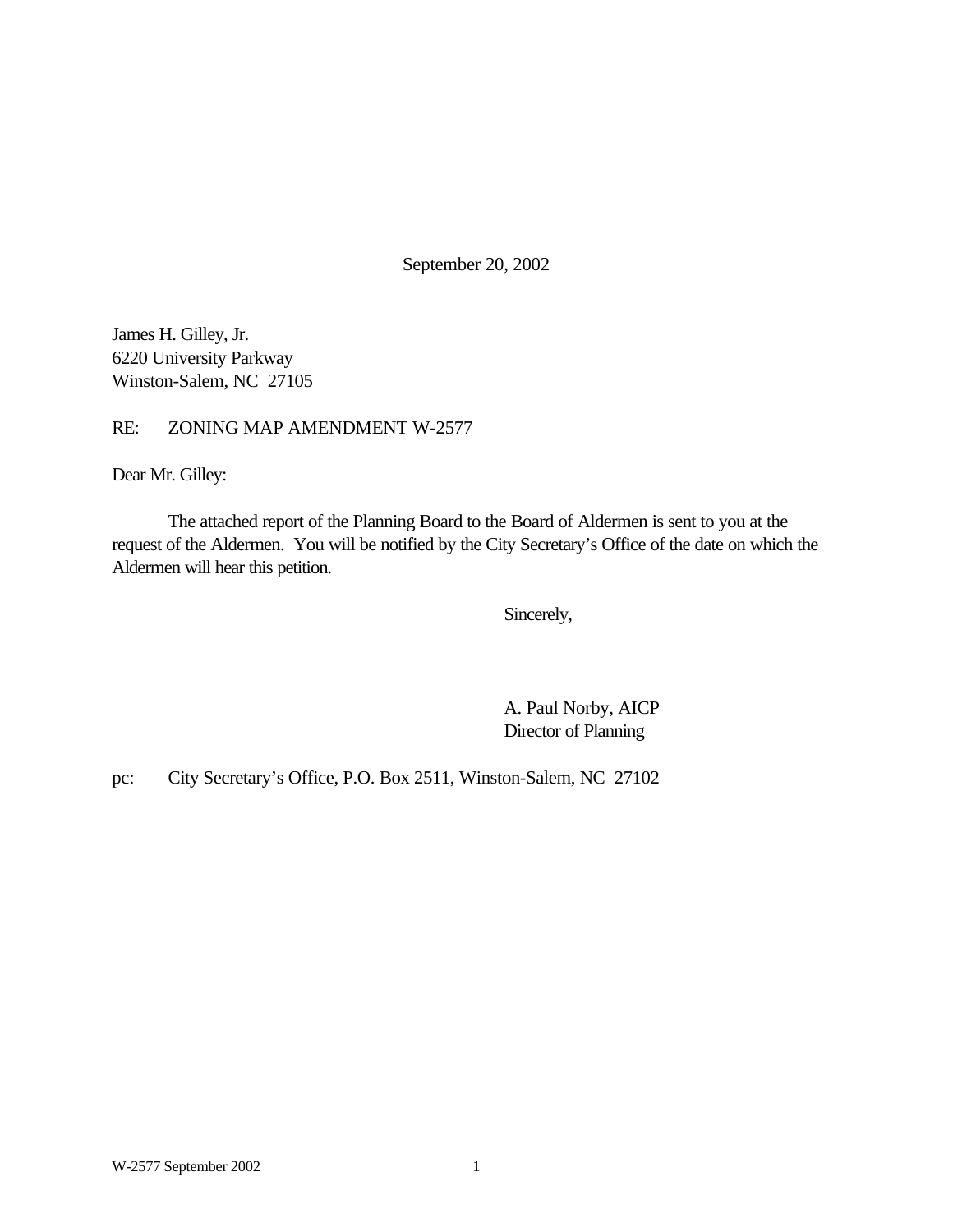# **ACTION REQUEST FORM**

**DATE**: September 20, 2002 **TO**: The Honorable Mayor and Board of Aldermen **FROM**: A. Paul Norby, AICP, Director of Planning

# **BOARD ACTION REQUEST**:

Request for Public Hearing on zoning map amendment of James H. Gilley, Jr., attorney for the estate of Leo Montgomery from RS-9 to LO-S (Professional Office; and Offices, Miscellaneous): property is located on the west side of University Parkway south of Ziglar Road (Zoning Docket W-2577).

# **SUMMARY OF INFORMATION**:

Zoning map amendment of James H. Gilley, Jr., attorney for the estate of Leo Montgomery from RS-9 to LO-S (Professional Office; and Offices, Miscellaneous): property is located on the west side of University Parkway south of Ziglar Road (Zoning Docket W-2577).

#### **PLANNING BOARD ACTION**:

| <b>MOTION ON PETITION: APPROVAL</b> |                  |
|-------------------------------------|------------------|
| FOR:                                | <b>UNANIMOUS</b> |
| <b>AGAINST:</b>                     | <b>NONE</b>      |
| <b>SITE PLAN ACTION:</b>            | <b>CONFORMS</b>  |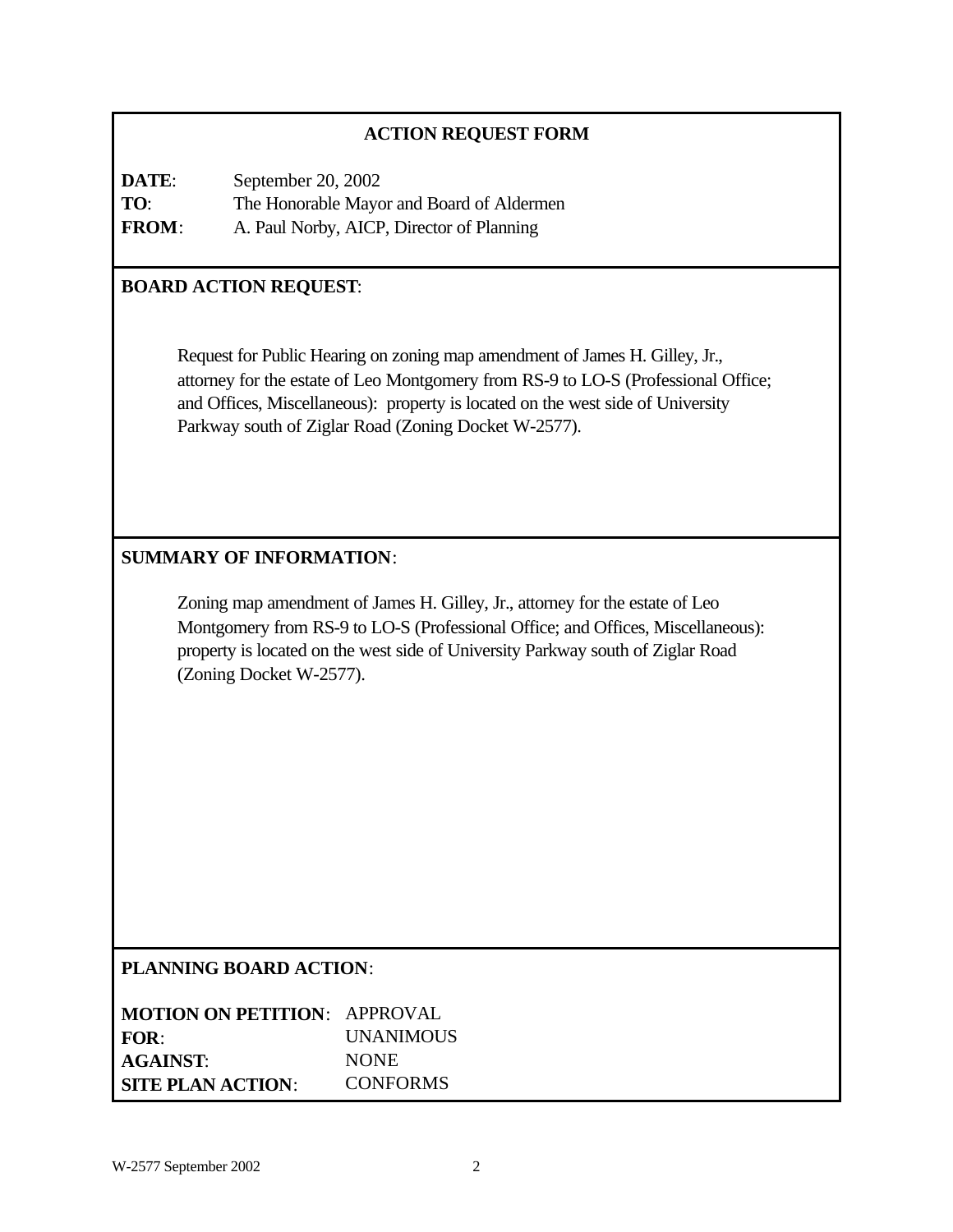#### CITY ORDINANCE - SPECIAL USE

Zoning Petition of James H. Gilley, Jr., attorney for the estate of Leo Montgomery, Docket W-2577

AN ORDINANCE AMENDING THE WINSTON-SALEM CITY ZONING ORDINANCE AND THE OFFICIAL ZONING MAP OF THE CITY OF WINSTON-SALEM, N.C.

\_\_\_\_\_\_\_\_\_\_\_\_\_\_\_\_\_\_\_\_\_\_\_\_\_\_\_\_\_\_\_\_\_

BE IT ORDAINED by the Board of Aldermen of the City of Winston-Salem as follows:

Section 1. The Winston-Salem City Zoning Ordinance and the Official Zoning Map of the City

of Winston-Salem, N.C. are hereby amended by changing from RS-9 to LO-S (Professional Office;

and Offices, Miscellaneous) the zoning classification of the following described property:

BEGINNING at a point in the western right-of-way of University Parkway, the southeast corner of Lot 16 as shown on the Plat of Claymont Estates, Section 2, recorded in the office of the Register of Deeds of Forsyth County in Plat Book 7, Page 163; thence with the north line of Mark D. Skillings property (Deed Book 1633, Page 361) south 80E 23' 13" east 318.60 feet to a new corner; thence, a new line, north 12E 24' 35" west 184.30 feet to a new corner; thence north 75E 44' 59" east 326.66 feet to a point in the western right-of-way of University Parkway; thence, with the western right-of-way of University Parkway south 10E 11' 07" east 210.50 feet to the place and point of BEGINNING, containing 1.4768 acres, more or less. Being a portion of Tax Block 2029, Lots #14, 15 and 16 as recorded in Forsyth County Plat Book 7, Page 163. This description taken from a survey by S. Stephan Lineback, P.L.S. dated February, 2002 and Revised 5-21-02.

Section 2. This Ordinance is adopted after approval of the site plan entitled James H. Gilley,

Jr. and identified as Attachment "A" of the Special Use District Permit issued by the Board of Aldermen

the \_\_\_\_\_\_\_ day of \_\_\_\_\_\_\_\_\_\_\_\_\_\_\_, to James H. Gilley, Jr., attorney for the estate of Leo

Montgomery.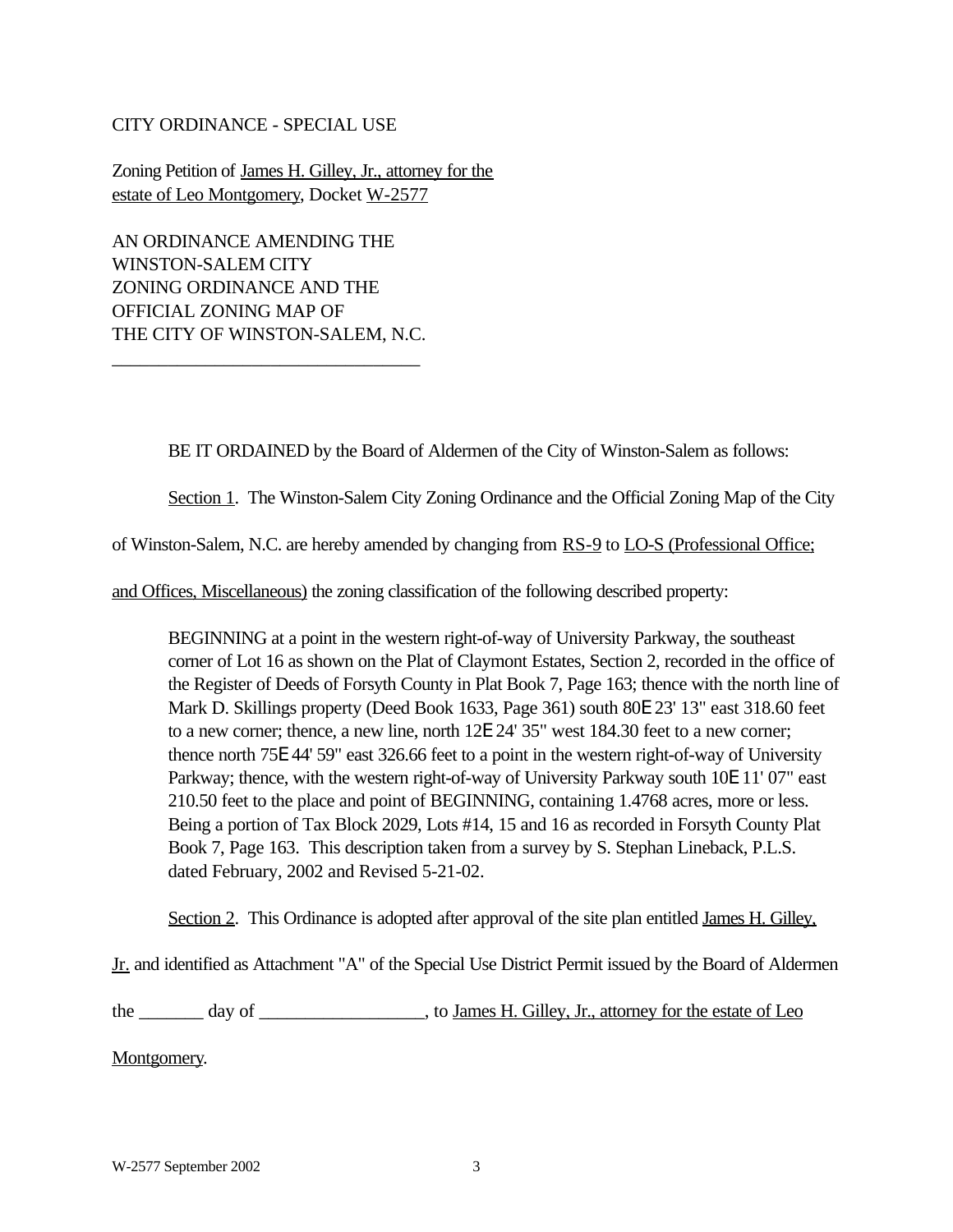Section 3. The Board of Aldermen hereby directs the issuance of a Special Use District Permit pursuant to the Zoning Ordinance of the *Unified Development Ordinances* for a development to be known as James H. Gilley, Jr. Said Special Use District Permit and site plan with associated documents are attached hereto and incorporated herein.

Section 4. This Ordinance shall be effective from and after its adoption.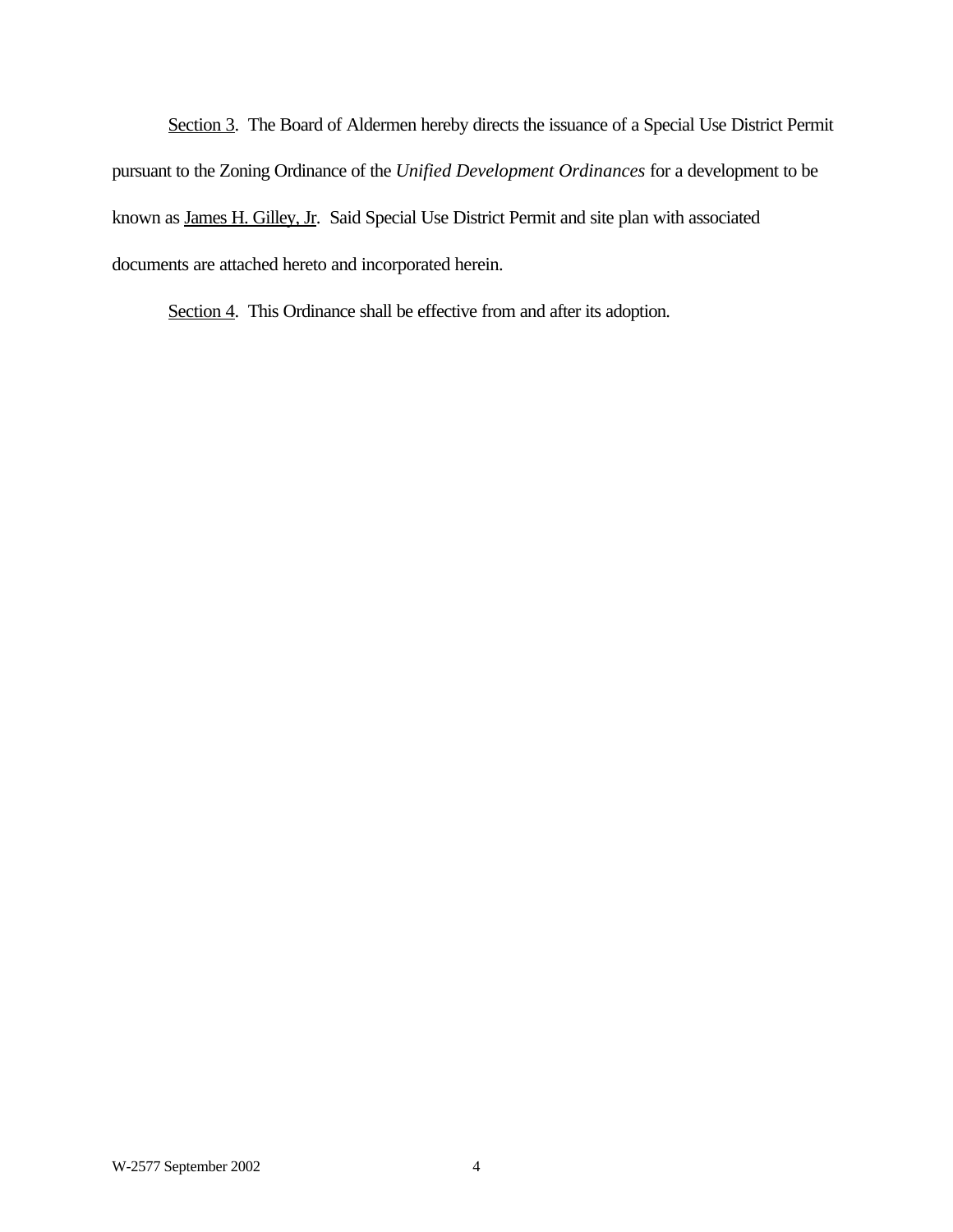### CITY - SPECIAL USE DISTRICT PERMIT

### SPECIAL USE DISTRICT PERMIT

Issued by the Board of Aldermen

#### of the City of Winston-Salem

The Board of Aldermen of the City of Winston-Salem issues a Special Use District Permit for the site shown on the site plan map included in this zoning petition of James H. Gilley, Jr., attorney for the estate of Leo Montgomery, (Zoning Docket  $W-2577$ ). The site shall be developed in accordance with the plan approved by the Board and bearing the inscription: "Attachment A, Special Use District Permit for LO-S (Professional Office; and Offices, Miscellaneous), approved by the Winston-Salem Board of Aldermen the \_\_\_\_\_\_ day of \_\_\_\_\_\_\_\_\_\_\_\_\_\_\_\_\_\_\_, 20\_\_\_\_" and signed, provided the property is developed in accordance with requirements of the LO-S zoning district of the Zoning Ordinance of the *Unified Development Ordinances*, the Erosion Control Ordinance, and other applicable laws, and the following additional conditions be met:

### C **PRIOR TO THE ISSUANCE OF OCCUPANCY PERMITS**

- a. Developer shall record a vehicular access easement to allow future cross access with adjoining property.
- b. All required fire hydrants shall be installed in accordance with the City of Winston-Salem Fire Department.

### C **OTHER REQUIREMENTS**

- a. Obtain a driveway permit from NCDOT; additional requirements may be required at that time.
- b. Signage shall be limited to one (1) monument sign with a maximum height of five (5) feet and a maximum copy area of eighteen (18) square feet and shall be externally illuminated.
- c. Any subsequent changes to the site plan will require construction of street to the south as indicated as an access easement on the site plan. If the property to the south is developed, location of such street shall tie in to stub provision; access easement location may need to vary from site plan.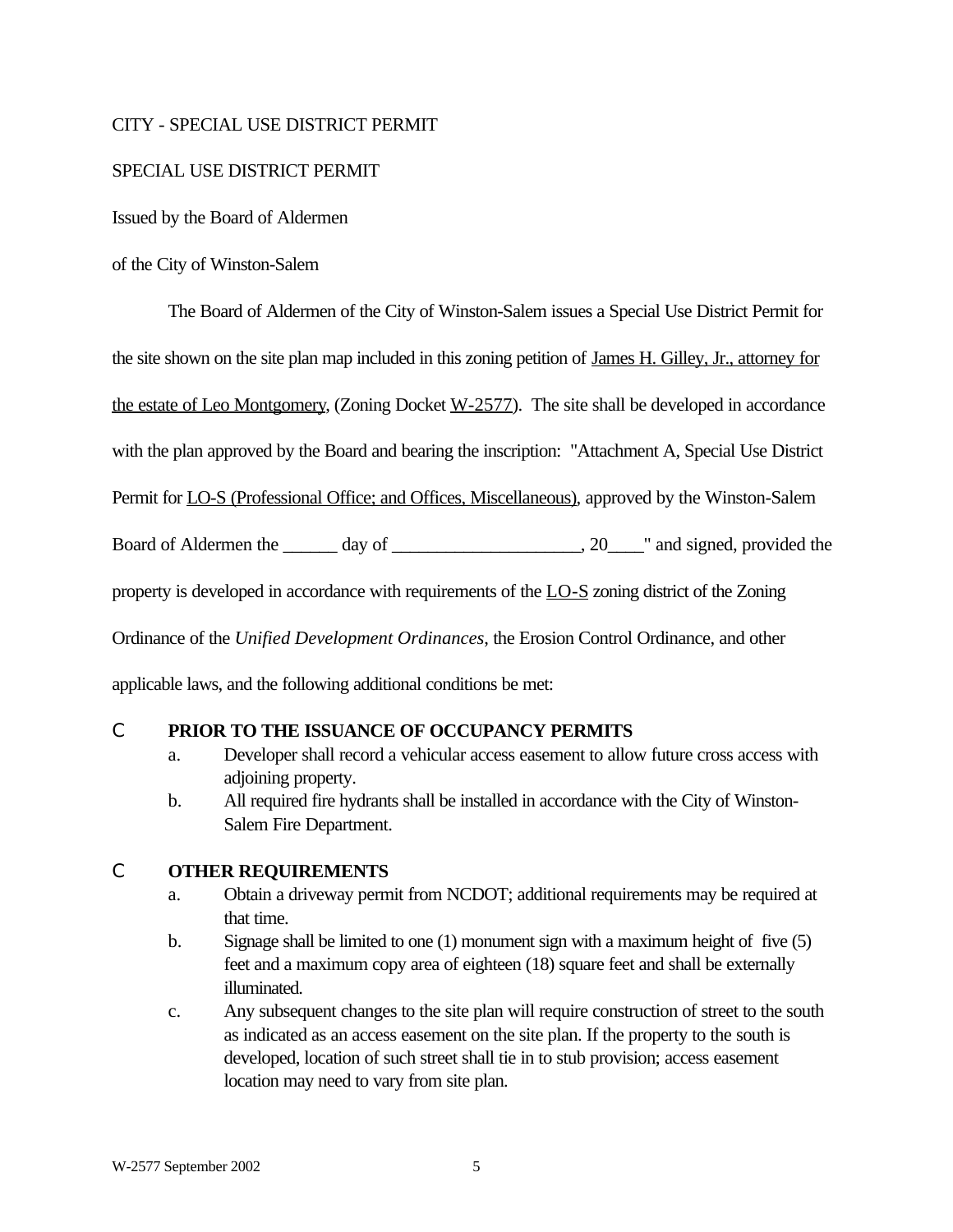### **ZONING STAFF REPORT**

| <b>DOCKET</b> # $W-2577$ | <b>STAFF:</b> S. Chad Hall                                                                                  |
|--------------------------|-------------------------------------------------------------------------------------------------------------|
|                          | Petitioner(s): James H. Gilley, Jr., attorney for the estate of Leo Montgomery<br>Ownership: Leo Montgomery |

#### **REQUEST**

| From: | $RS-9$                                                 |
|-------|--------------------------------------------------------|
| To:   | LO-S (Professional Office; and Offices, Miscellaneous) |

Both general and special use district zoning were discussed with the applicant(s) who decided to pursue the zoning as requested.

Acreage: 1.48 acres

### **LOCATION**

Street: West side of University Parkway south of Ziglar Road. Jurisdiction: City of Winston-Salem. Ward: North.

#### **SITE PLAN**

Proposed Use: Professional Office; and Offices, Miscellaneous. Square Footage: 2,297 sf. Building Height: One story. Parking: Required: 12; proposed: 12; layout: as submitted, site has no interconnectivity. Bufferyard Requirements: Type II adjacent to RS-9 zoning. Vehicular Use Landscaping Standards Requirements: UDO standards shall apply.

#### **PROPERTY SITE/IMMEDIATE AREA**

Existing Structures on Site: One story house to be retained and reused as an office. Adjacent Uses:

| North - | RS-9 vacant.                                      |
|---------|---------------------------------------------------|
| East -  | HB-S Advance Auto store.                          |
| South - | RS-9 single family home with accessory buildings. |
| West -  | RS-9 vacant.                                      |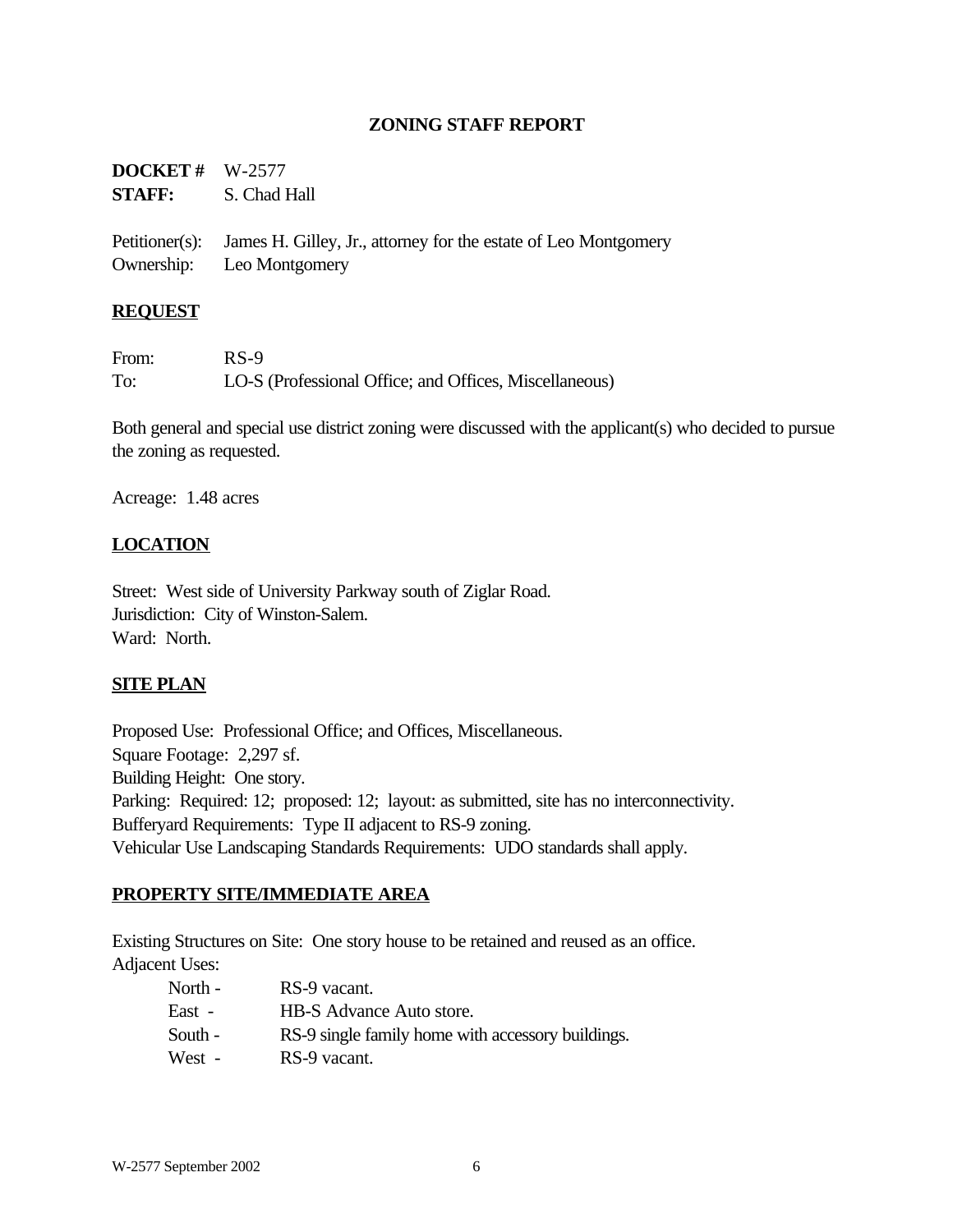### **GENERAL AREA**

Character/Maintenance: Mixture of new and older businesses and well maintained homes. West side of University Parkway in this area has a residential scale and feel, further characterized by the extent of mature vegetation in the front yards.

Development Pace: Moderate.

### **PHYSICAL FEATURES/ENVIRONMENTAL REVIEW**

Impact on Existing Features: Minimal disturbance proposed.

Topography: There is an approximate change in elevation on the subject property of 16' (from an approximate elevation of 846' in the northeast down to an approximate elevation of 830' in the southwest).

Vegetation/habitat: Some remaining vegetation in front, rear and southern side yard. Watershed: Site is not within a water supply watershed.

### **TRANSPORTATION**

Direct Access to Site: University Parkway.

Street Classification: University Pkwy - major thoroughfare.

Average Daily Traffic Count/Estimated Capacity at Level of Service D (Vehicles per Day):

University Parkway between Stanleyville Drive and Ziglar Road = 12,000/18,500 Trip Generation/Existing Zoning: RS-9

1.48 acres x 43,560/9,000 = 7 units x 9.57 (SFR Trip Rate) = 66 Trips per Day Trip Generation/Proposed Zoning: LO-S

 $2,297$  sf/1,000 x 11.01 (General Office Trip Rate) = 25 Trips per Day

Planned Road Improvements: Potential future widening of University parkway.

Sight Distance: Good.

Connectivity of street network: As submitted, site plan shows no interconnectivity.

Sidewalks: None existing.

Transit: City transit service terminates south of the site at University Parkway and Hanes Mill Road with service from Routes 10 and 44..

Bike: Route 20 along University Parkway and Stanleyville Road.

# **HISTORY**

Relevant Zoning Cases:

- 1. W-2516; HB-S to Final Development Plan; approved February 4, 2002; northwest side of Stanleyville Drive across from Nita Drive and east side of University Parkway; 1.21 acres; Planning Board and staff recommended approval.
- 2. W-2448; RS-9 to LO; approved February 5, 2001; south side of Sunburst Circle and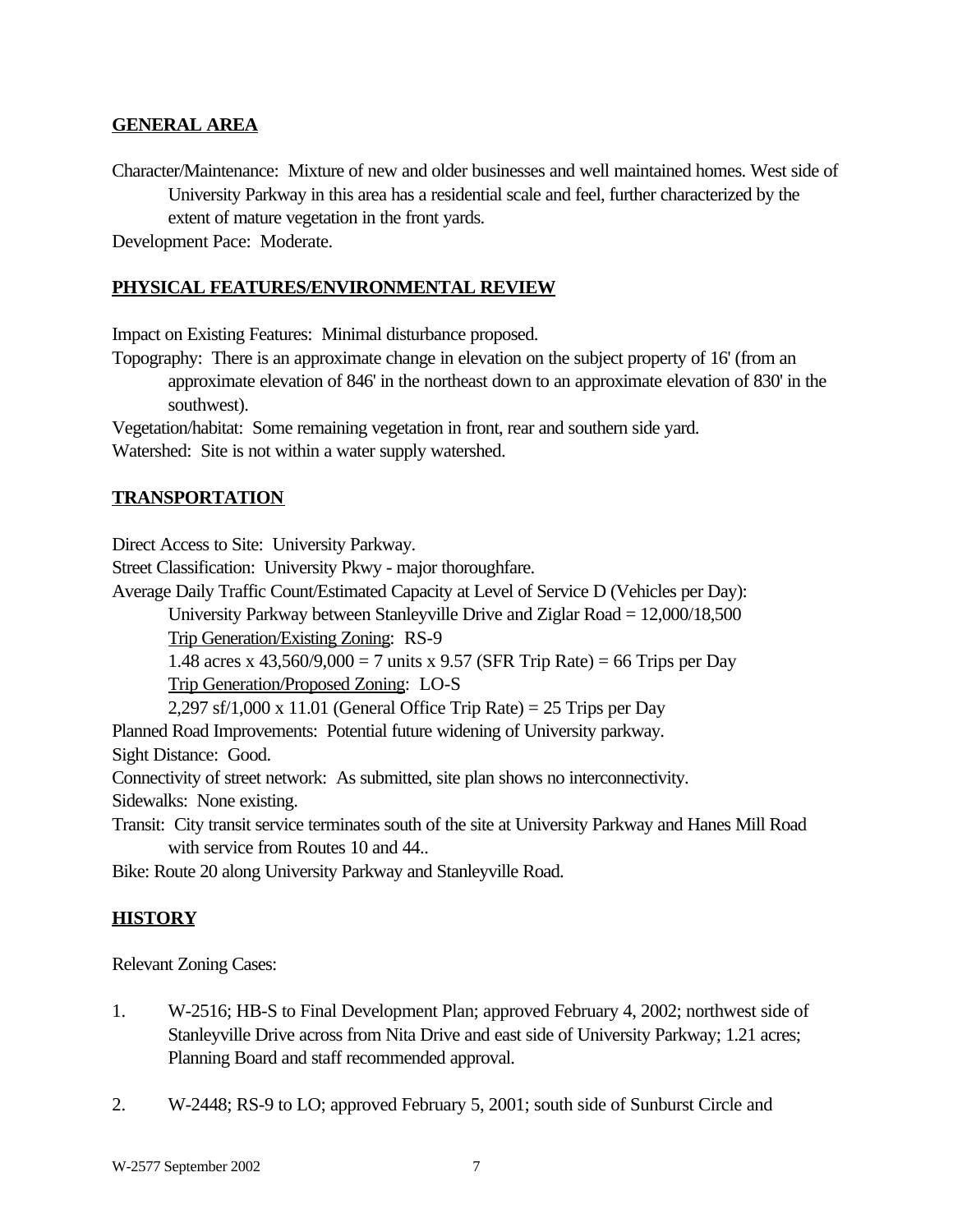northwest corner of University Parkway and Hanes Mill Road; 1.3 acres; Planning Board recommended approval, staff recommended denial.

- 3. W-2385; RS-9 to IP; approved May 1, 2000; north side of an existing tract of IP zoned land located on the north side of Ziglar Road between Nylon Drive and Virginia Lake Road; Tract 1: 1.32 acres, Tract 2: 0.62 acre; Planning Board recommended approval; staff recommended approval for tract 1, denial for tract 2.
- 4. W-2205; Tract 1, RS-9 and HB-S to NSB-S; Tract 2, RS-9 to RS-9-S; denied February 16, 1998; northeast corner of University Parkway and Stanleyville Drive; 7.87 acres; Planning Board recommended denial, staff recommended approval.

# **CONFORMITY TO PLANS**

GMP Area (*Legacy*): Suburban Neighborhoods (GMA 3).

Relevant Comprehensive Plan Recommendation(s): *Legacy* recommends that commercial development be focused at activity nodes, designed for the pedestrian as well as the automobile, and relate to surrounding commercial development.

# **ANALYSIS**

The current request is to rezone 1.48 acres from RS-9 to LO-S (Professional Office; and Offices, Miscellaneous). The site is located on the west side of University Parkway south of Ziglar Road. The petitioner proposes to convert the existing single family residence to office space.

Across University parkway from the subject property is land zoned HB-S and is currently home to Advance Auto. Surrounding the subject property on the west side of University Parkway is land zoned RS-9. Land to the north and west of the subject property is currently vacant, including some land owned by the current petitioner. The proximity of the subject property to the retail commercial across University Parkway establishes just cause for the rezoning request for a change of use from residential to office. However, the character, scale and overall feel of this adaptive reuse is still in keeping with single family residential dwellings.

Based on the site plan, the site is to remain primarily undisturbed in that it will retain virtually all existing vegetation, aiding in the screening of parking and maintaining the feel of a residential area. Stub connections to adjacent properties to the north and south would be a pro-active measure to ensure connectivity to future parcels, should they develop as office. The conversion of this property to office will most likely set a precedent for future rezonings of single family residences in the area. Such conversions should be limited to office or other low-intensity uses and should not be high traffic generating uses. Furthermore, this rezoning should be viewed as a suburban type model for future development in this area, as this zoning classification is a step "down" the from the level of intensity exhibited in and immediately around the more urban Metro Activity Center (MAC) at Hanes Mill Road and University Parkway. In this suburban model, as a transition from commercial to residential, deeper setbacks and the retention and/or provision of vegetation in the "front yard" area, along with parking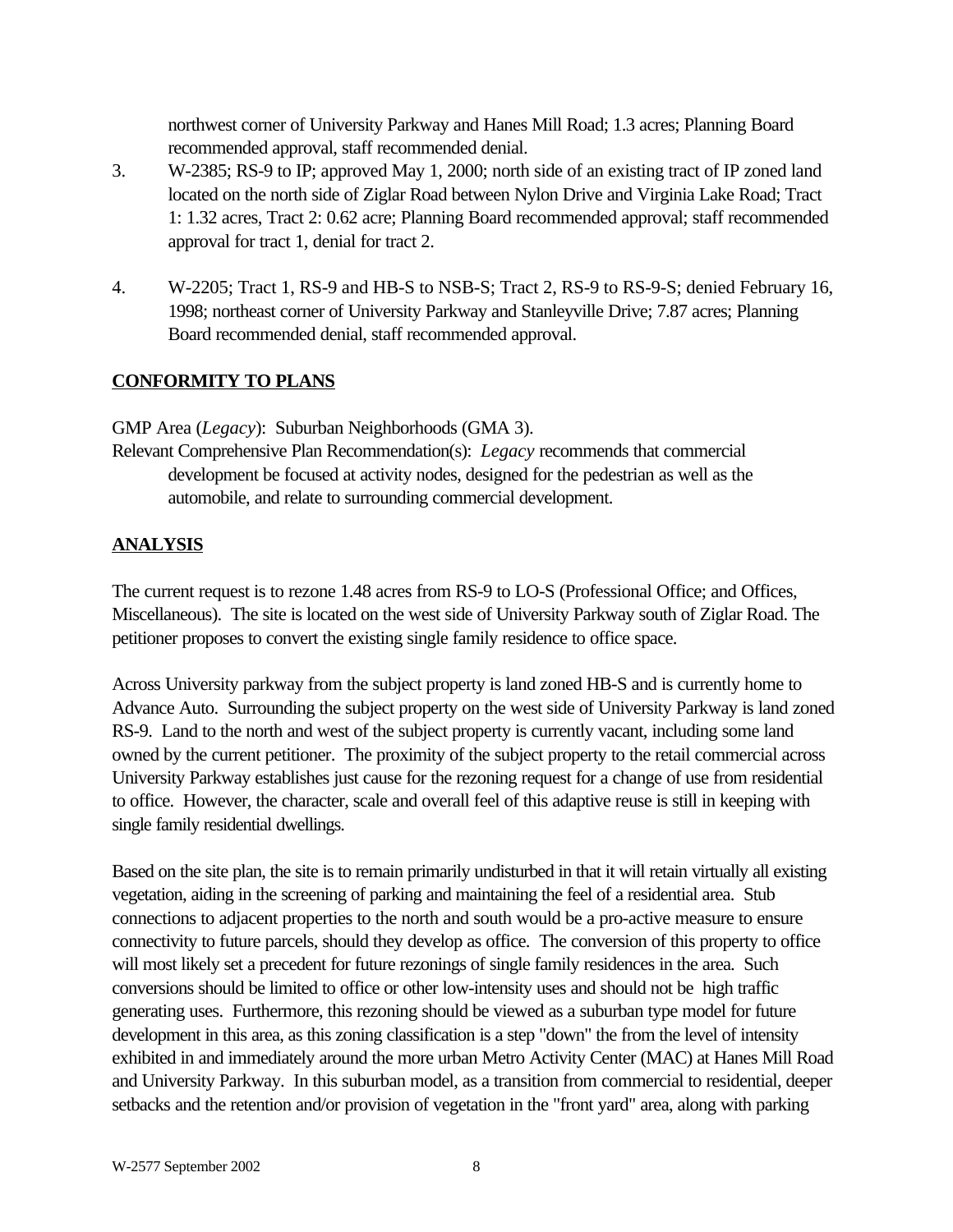being placed to the side or rear, complements surrounding residential uses and aids in such transition.

### **FINDINGS**

- 1. The petition is to convert an existing single family residence to office.
- 2. Site is to remain primarily undisturbed.
- 3. Conversion to office will set a precedent for future rezonings in the area.
- 4. Staff is supportive of adaptive reuse to office using this suburban model on west side of University Parkway and south of Ziglar Road.

### **STAFF RECOMMENDATION**

#### Zoning: **APPROVAL**.

Site Plan: Staff certifies that **the site plan meets all code requirements**, and recommends the following conditions:

### C **PRIOR TO THE ISSUANCE OF OCCUPANCY PERMITS**

- a. Developer shall record a vehicular access easement to allow future cross access with adjoining property.
- b. All required fire hydrants shall be installed in accordance with the City of Winston-Salem Fire Department.

#### **• OTHER REQUIREMENTS**

- a. Obtain a driveway permit from NCDOT; additional requirements may be required at that time.
- b. Signage shall be limited to one (1) monument sign with a maximum height of five (5) feet and a maximum copy area of eighteen (18) square feet and shall be externally illuminated.
- c. Any subsequent changes to the site plan will require construction of a driveway to the south and shall be indicated as an access easement on the site plan. If the property to the south is developed, location of such street shall tie in to stub provision; access easement location may need to vary from site plan.

#### **PUBLIC HEARING**

FOR: None

AGAINST: None

#### **WORK SESSION**

W-2577 September 2002 9